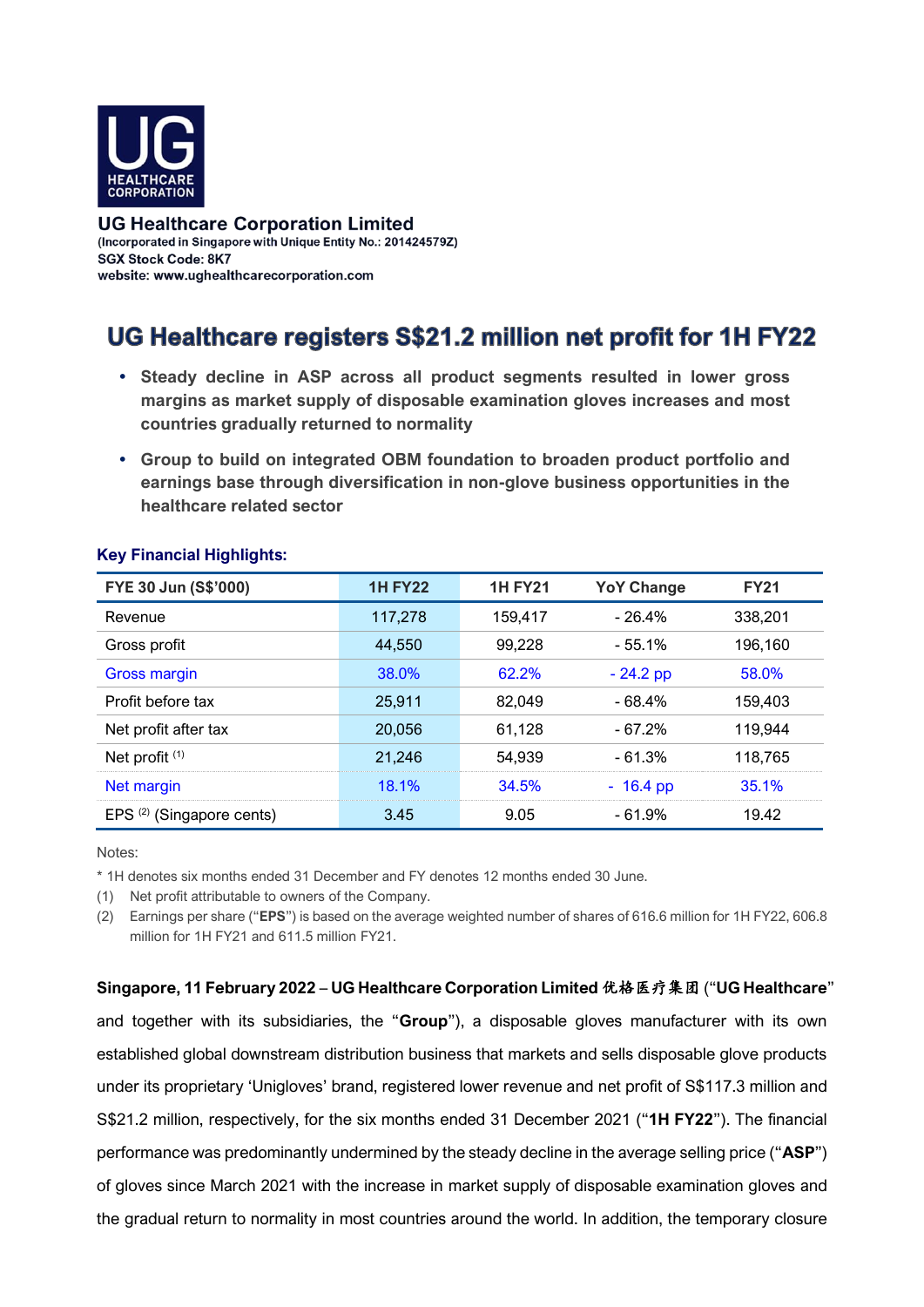

and the mandated 60% workforce capacity at the Group's upstream manufacturing operations in Malaysia, as well as customers' preference to hold lower inventory during the period under review, had also contributed to the Group's weaker financial performance in 1H FY22.

Mr. Lee Jun Yih, Executive Director and Finance Director of UG Healthcare said, "**Despite intense competition and lower ASP, the Group remains confident to achieve better financial performance compared to pre-COVID times as heightened hygiene awareness is likely to continue to drive demand for disposable gloves.** 

**Whilst our proprietary branded disposable examination gloves remain as our mainstay products, we are mindful of the evolving business situation and will be prudent regarding any further expansion of production capacity beyond 4.6 billion pieces of gloves per annum. We will, however, continue to seek diversification in non-glove business opportunities in the healthcare related sector, tapping on our entrenched downstream distribution infrastructure and capabilities to broaden our product portfolio as well as our earnings base. This strategy allows scalability with our integrated own-brand manufacturing ("OBM") foundation, reinforcing the market position of our proprietary brand, expanding our customer base, and diversifying our product portfolio, which in turn, balances the Group's risk exposure.** 

**The launch of a new range of proprietary branded reusable gloves for heavy industry users in October 2021 was a milestone for the Group, broadening our product portfolio beyond disposable glove products. This range of reusable gloves offers comprehensive hand protection against major workplace hazards in the heavy industry including chemicals, railway and energy. As a new entrant, it will take us time to establish our proprietary brand of reusable gloves with the heavy industry users – a new set of customers. Nevertheless, we believe our dedication in building sustainable growth together with our stakeholders, will continue to see us through the challenges ahead.**"

Currently, the Group's installed production capacity at its upstream manufacturing operations stands at 3.4 billion pieces of gloves per annum. The additional production capacity of 1.2 billion pieces of gloves per annum was delayed by the temporary shutdown of construction activities in Malaysia between June and September 2021. This new manufacturing facility for disposable gloves expected to bring the total installed production capacity to 4.6 billion pieces of gloves per annum, will commence production in May 2022.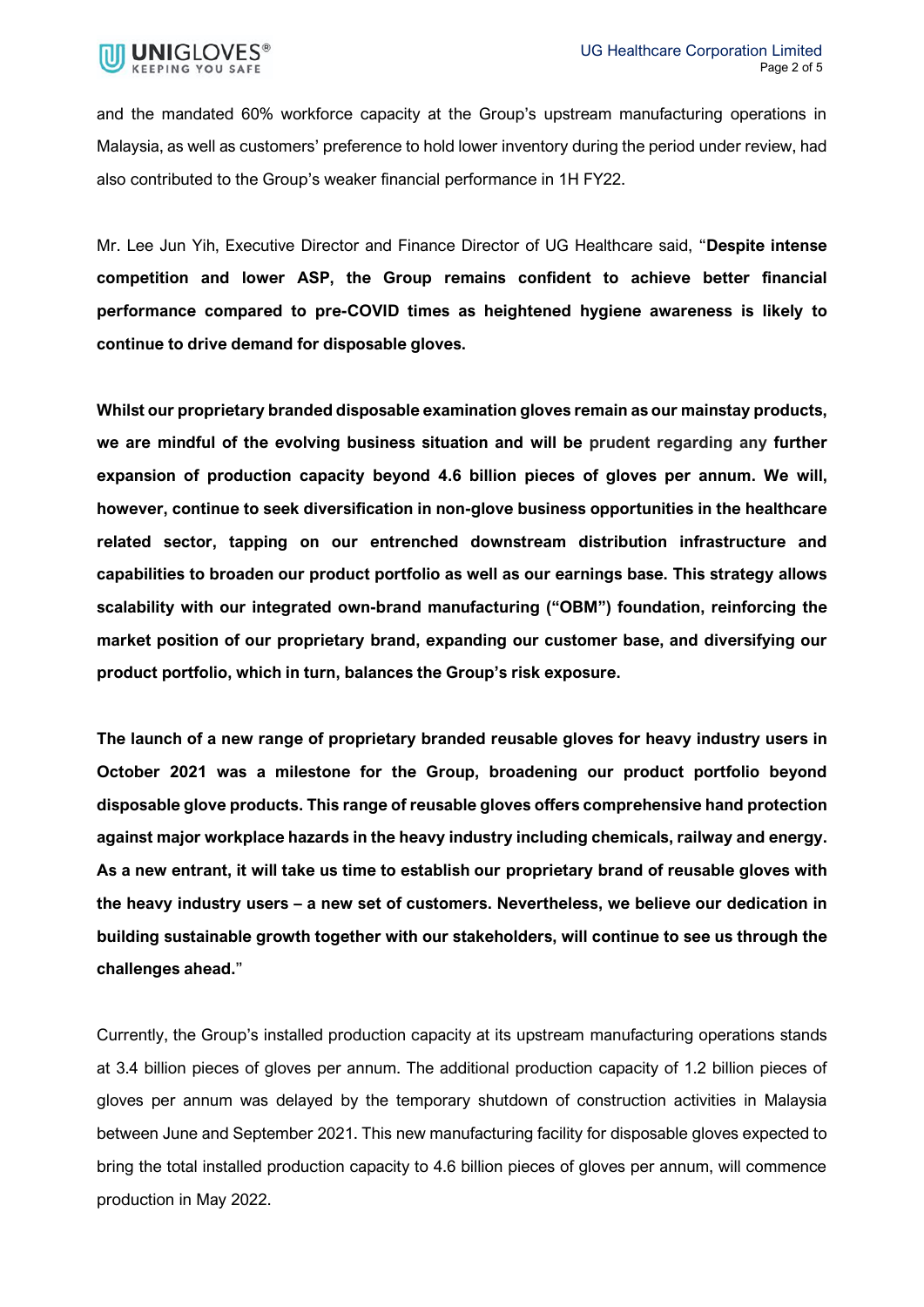

### **FINANCIAL REVIEW**

Amid the downward adjustments of ASP across all product segments and lower production volume due to the temporary closure of the manufacturing facilities and the mandated 60% workforce capacity during the period under review, the Group recorded lower revenue and gross profit across its product segments.

#### **Revenue analysis by product segments**

|                            | Revenue     |             | <b>Gross Profit</b> |             | <b>Gross Margin</b> |          |             |             |
|----------------------------|-------------|-------------|---------------------|-------------|---------------------|----------|-------------|-------------|
| FYE 30 Jun (S\$'000)       | 1H          | 1H          | YoY                 | 1H          | 1H                  | YoY      | 1H          | 1H          |
|                            | <b>FY22</b> | <b>FY21</b> | Change              | <b>FY22</b> | <b>FY21</b>         | Change   | <b>FY22</b> | <b>FY21</b> |
| Latex examination gloves   | 49.880      | 69.077      | $-27.8%$            | 19.836      | 45.718              | $-56.6%$ | 39.8%       | 66.2%       |
| Nitrile examination gloves | 64,392      | 83.700      | $-23.1%$            | 24,330      | 51.043              | $-52.3%$ | 37.8%       | 61.0%       |
| Other ancillary products   | 3,006       | 6.640       | $-54.7\%$           | 384         | 2.467               | $-84.4%$ | 12.8%       | 37.2%       |
| <b>Total</b>               | 117,278     | 159.417     | $-26.4%$            | 44,550      | 99.228              | $-55.1%$ | 38.0%       | 62.2%       |

The lower production volume of disposable examination gloves produced at our upstream manufacturing and delays in shipment of products affected the sales revenue in key markets.

| <b>FYE 30 June (S\$'000)</b> | <b>1H FY22</b> | <b>1H FY21</b> | <b>YoY Change</b> | <b>FY21</b> |
|------------------------------|----------------|----------------|-------------------|-------------|
| Europe                       | 50,576         | 69,516         | $-27.2%$          | 162,745     |
| North America                | 13,813         | 10,598         | $+30.3%$          | 26,452      |
| South America                | 21,128         | 42,255         | $-50.0\%$         | 75.639      |
| Africa                       | 8.081          | 7,218          | $+12.0\%$         | 18,207      |
| Asia                         | 21,284         | 23,305         | $-8.7\%$          | 46,473      |
| <b>Others</b>                | 2,396          | 6,525          | - 63.3%           | 8,885       |
| <b>Total</b>                 | 117,278        | 159.417        | $-26.4%$          | 338,401     |

#### **Revenue analysis by key markets**

Note: As a result of the integrated supply chain, the Group recognises sales only after the products have been sold by the distribution companies. The goods in transit and in the warehouses of its distribution companies are recorded as inventory, and can only be recognised as revenue when they are sold to end consumers.

Gross profit decreased by 55.1% from S\$99.2 million in 1H FY21 to S\$44.6 million in 1H FY22. This was mainly due to the lower ASP of products and higher fixed overheads with the increase in production capacity in 1H FY22. Correspondingly, gross profit margin declined from 62.2% in 1H FY21 to 38.0% in 1H FY22.

Other income remained relatively stable at S\$0.2 million in both 1H FY22 and 1H FY21 and total operating expenses comprising marketing and distribution expenses and administrative expenses decreased marginally from S\$17.1 million in 1H FY21 to S\$16.5 million in 1H FY22.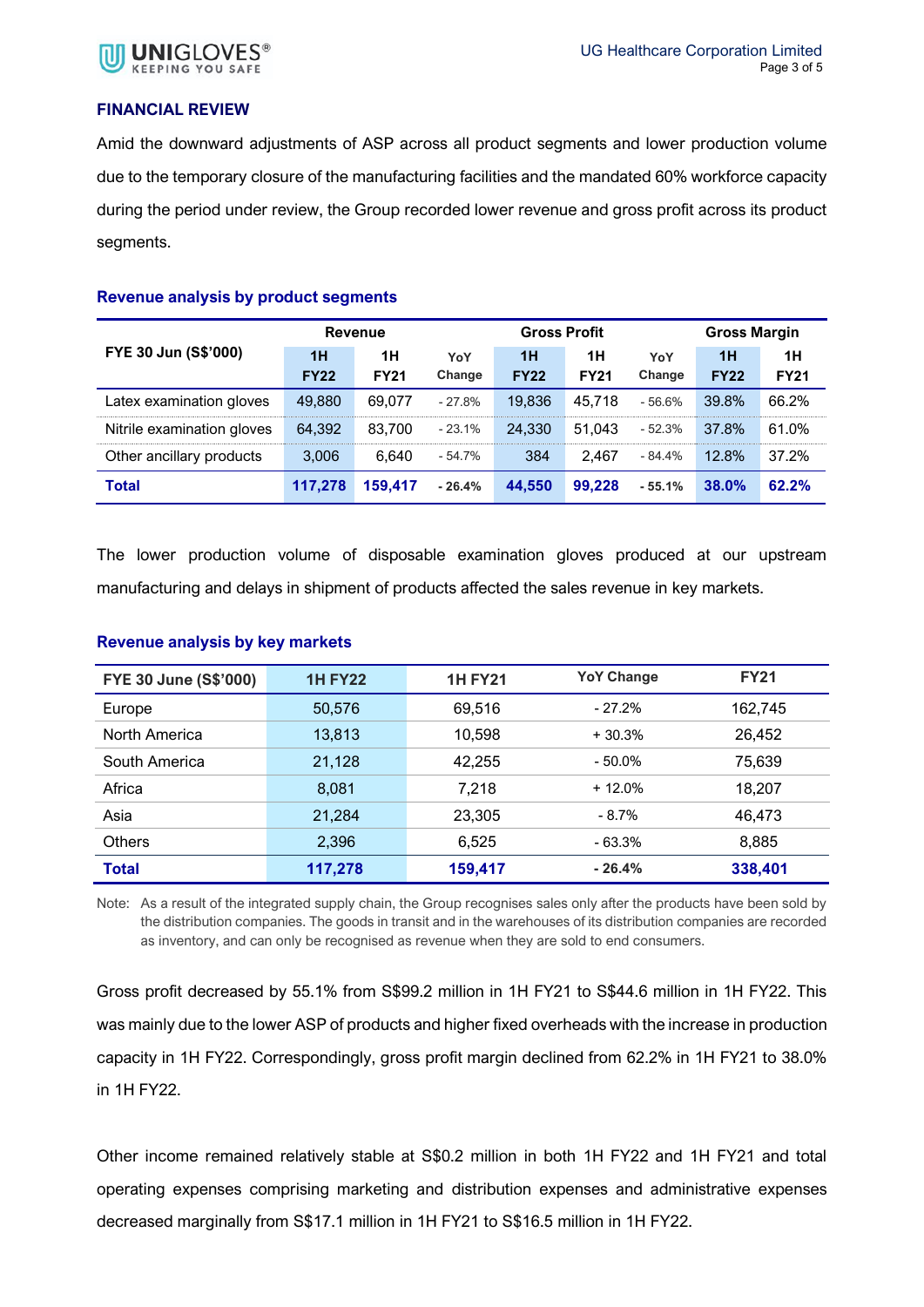

Other expenses, arising mainly from the loss from foreign exchange, decreased from S\$1.7 million in 1H FY21 to S\$1.3 million in 1H FY22. The loss was due to the volatility of the functional currencies of the Group's distribution subsidiaries, namely the Brazilian Real, Renminbi and the British Pound against the US dollar.

Finance costs increased by 13.5% or S\$51,000 from S\$377,000 in 1H FY21 to S\$428,000 in 1H FY22, due to an increase in long-term borrowing for construction of new factory and new production lines.

Share of results from associates saw a reversal of profit of S\$1.8 million in 1H FY21 to a loss of S\$0.5 million in 1H FY22. This was due to the losses reported by the German and the USA associates as a result of the decrease in the ASP of gloves as compared to the cost of their inventories. After taking into account tax expenses and minority interests, the Group's net profit attributable to shareholders declined from S\$54.9 million in 1H FY21 to S\$21.2 million in 1H FY22.

## **FINANCIAL POSITION**

| FYE 30 Jun (S\$'000)                                                    | As at 31 December 2021 | As at 30 June 2021 |
|-------------------------------------------------------------------------|------------------------|--------------------|
| Equity attributable to the owners of the<br>Company ("Net asset value") | 210.628                | 190.636            |
| Cash and bank balances                                                  | 85.809                 | 68.441             |
| Long-term bank borrowings                                               | 6.089                  | 5.303              |
| Short-term bank borrowings                                              | 6.618                  | 9.957              |
| Net asset value per share (Singapore cents)                             | 33.76                  | 30.93              |

Note: Net asset value per share was computed based on the share capital of 616.3 million shares as at 30 June 2021 and 623.8 million shares as at 31 December 2021.

The Group remains in a strong net cash position with net asset value attributable to the owners of the Company increased from S\$190.6 million as at 30 June 2021 to S\$210.6 million as at 31 December 2021. Correspondingly, net asset value per share increased from 30.93 Singapore cents as at 30 June 2021 to 33.76 Singapore cents as at 31 December 2021.

##

This media release is to be read in conjunction with the Company's results announcement posted on the SGX website on 11 February 2022.